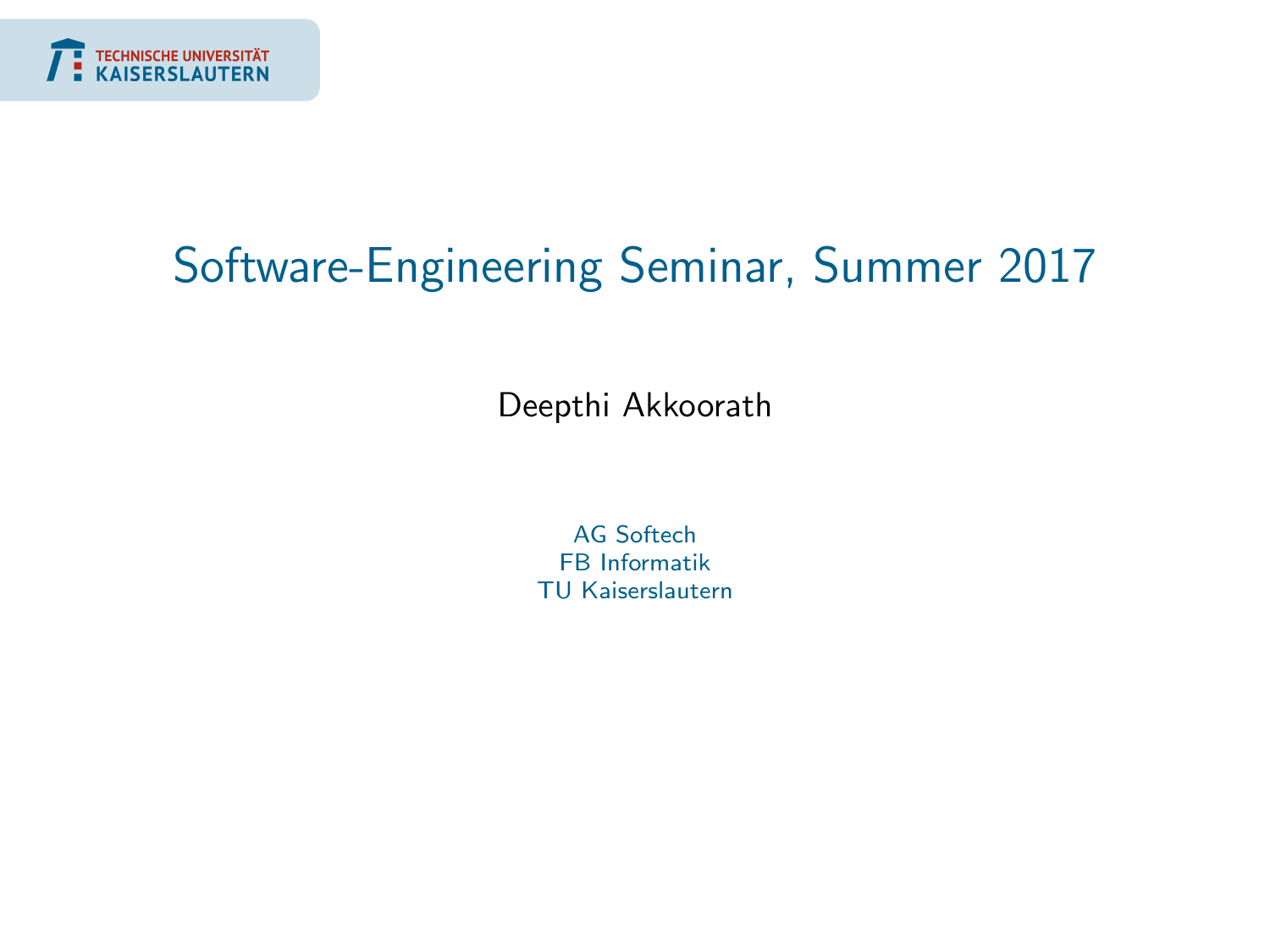

#### Goals

- Learn an interesting topic in SE
- Read and understand scientific papers explaining the topic
- **Learn how to present the topic**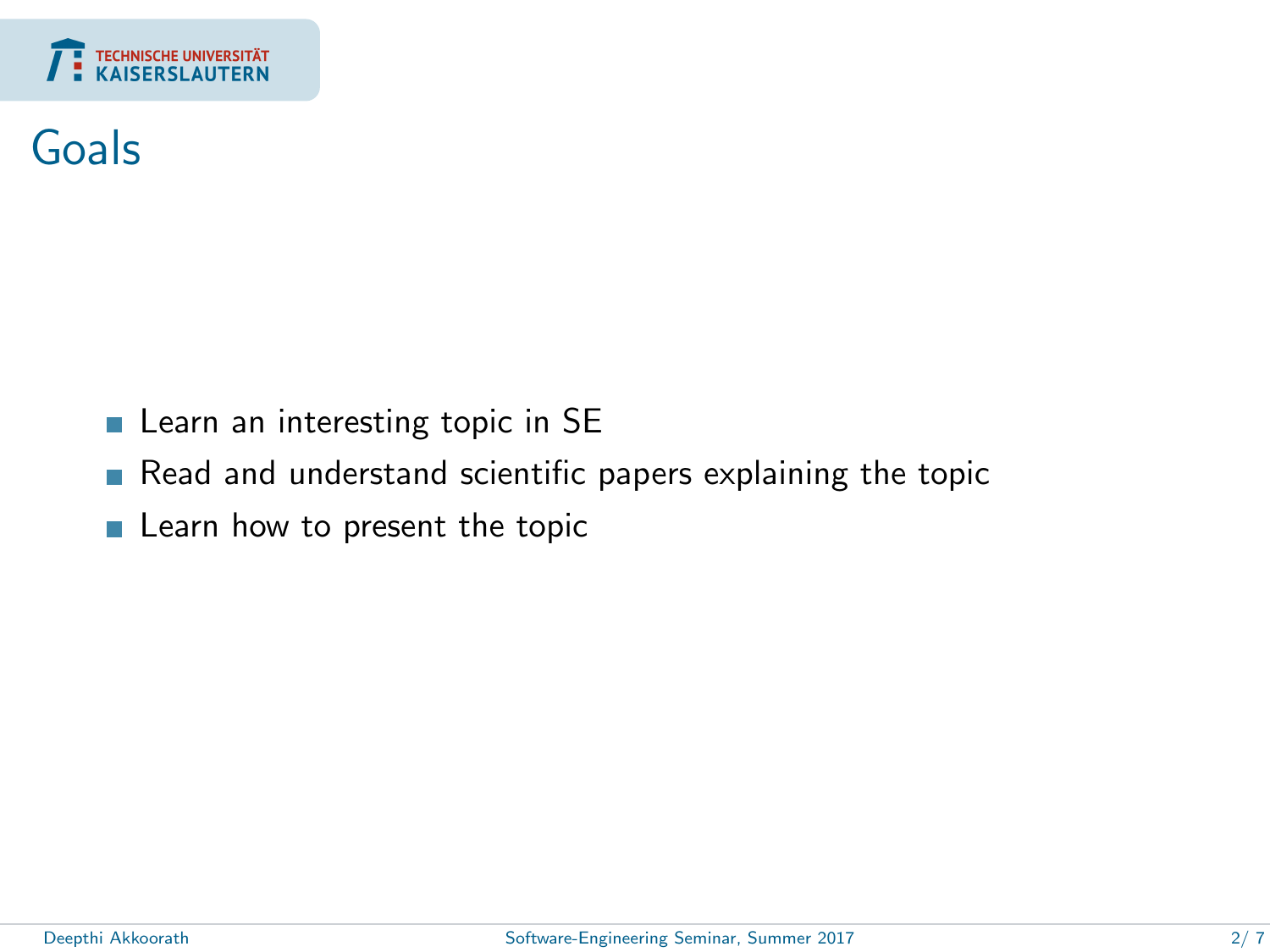

#### Your tasks

You get one topic based on an existing paper from a good conference or journal.

- Read and understand the paper
- Search for additional material on the topic
- Write a paper
	- Language: English
	- 10-15 pages, LNCS template
	- Easy to read for average master student
	- Present the problem and motivation of the work
	- **Present the solution**
	- You may add critique
- **Presentation** 
	- 20-30 minutes presentation
	- **a** about 10 minutes discussion and questions (know your topic!)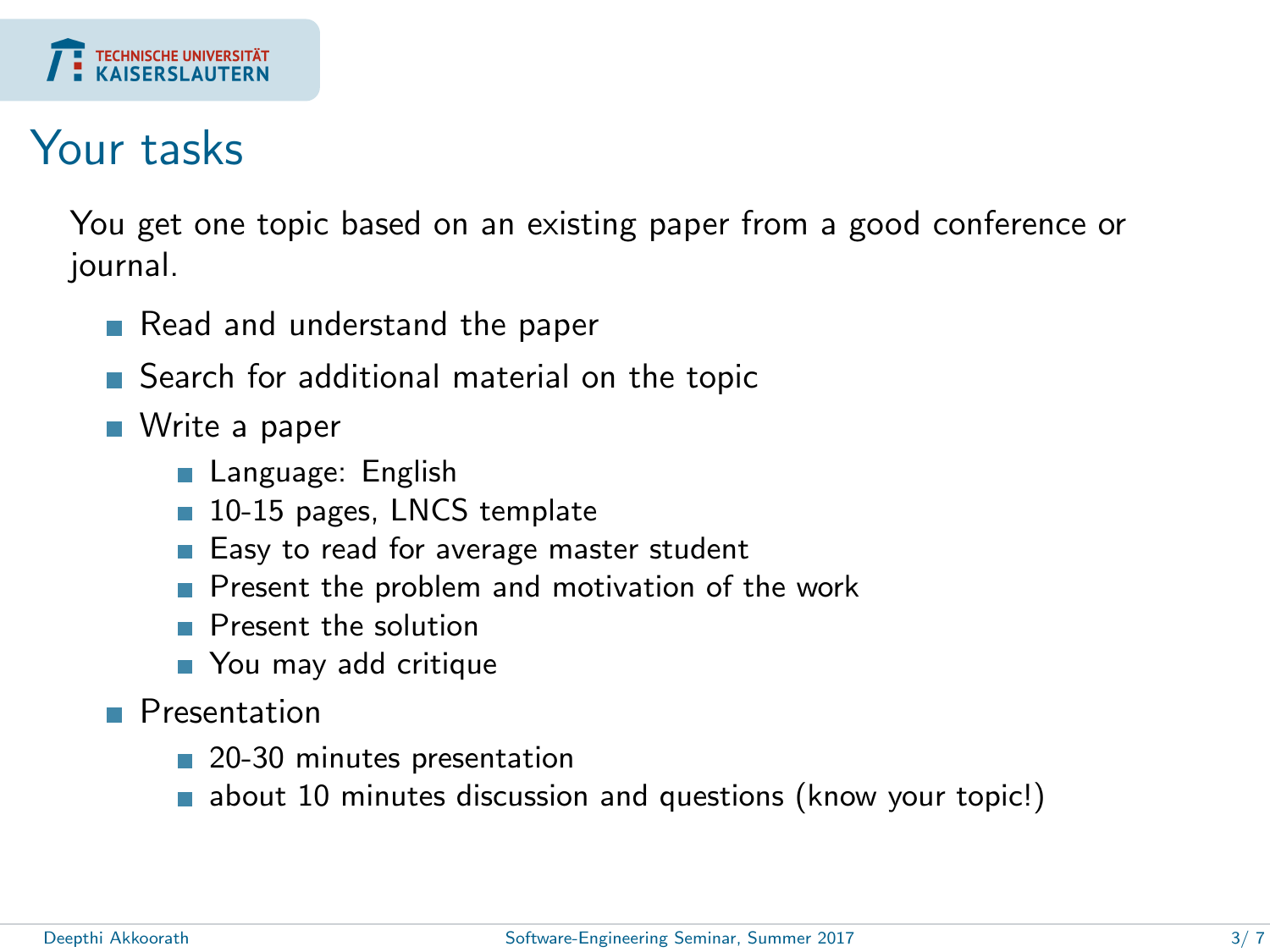

### How to fail a seminar?

- **Plagiarism**
- $\blacksquare$  Late submissions
- Not attending final presentations П
- **Poorly written paper** 
	- Fail to convey the concepts
	- $\blacksquare$  Incomprehensible English
- **Bad presentation** 
	- Fail to convey the concepts
	- **Unable to answer any questions**
- Never talk to your supervisor
- Do not use a spell checker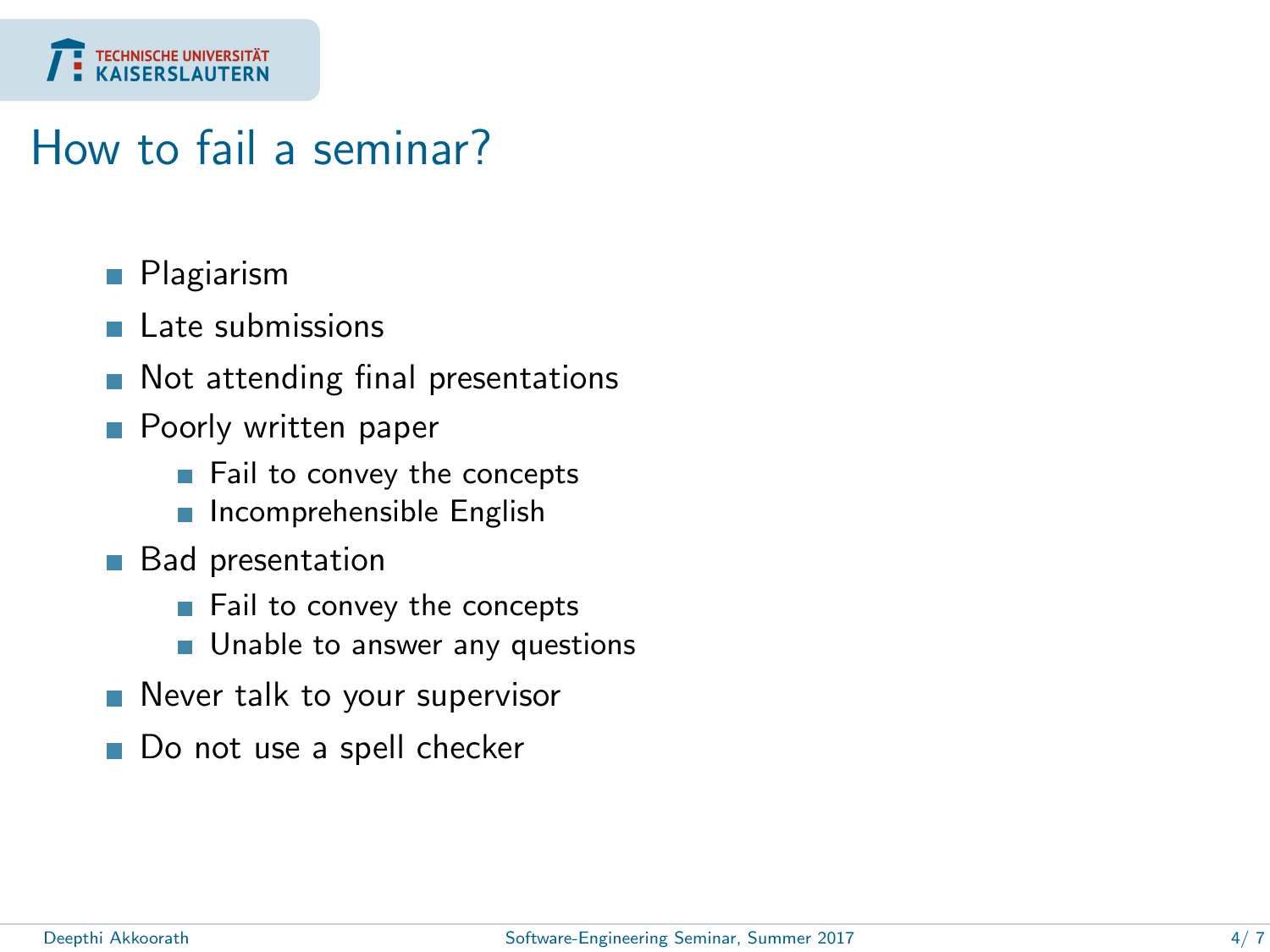

### Schedule

- May 5th: Submit an extended abstract (3-5 pages)
- **June 5th: Submit first draft of the paper (10-15 pages)**
- 9 June, 23 June, 30 June, 7 July : Presentations
	- 3 presentations per day
- Uuly 19th: Submit final version of paper (10-15 pages)

All deadlines: End of the day 23:59.

Submissions: As pdfs by email to your supervisor and coordinator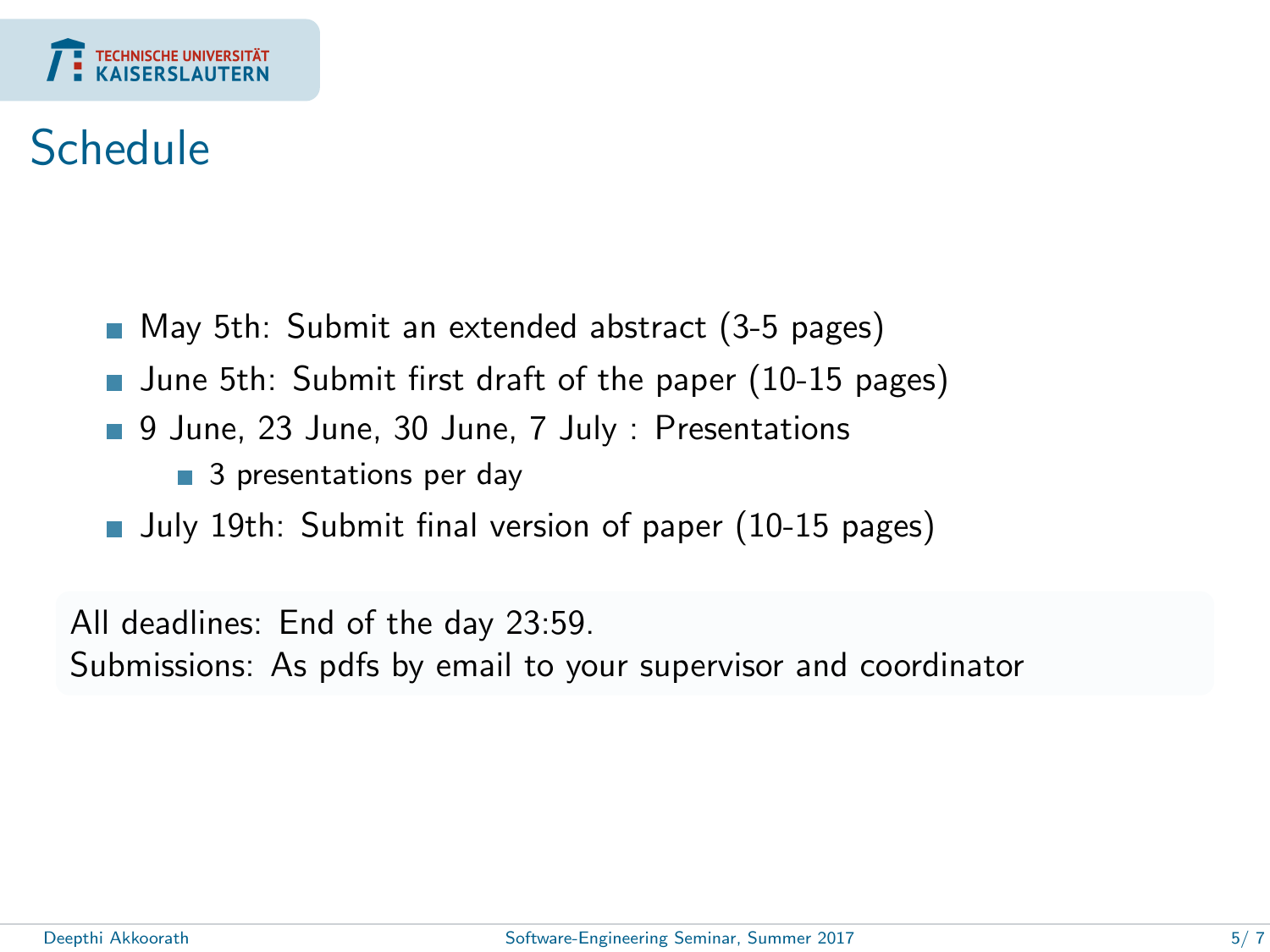

# Presentation Schedule

- Day 1 (June 9)
	- **1** Paxos (Albert Schimpf)
	- 2 Distributed Snapshots (Ala Harirchi)
	- 3 Highly Available Transactions (Samkit Shah)
- $\blacksquare$  Day 2 (June 23)
	- **1** Raft (Ivica Stanimirovic)
	- Practical Byzantine Fault Tolerance (Stafania Saju)
	- 3 Chain reaction: Causal+consistent data store (Hossein Meraji)
- $\blacksquare$  Day 3 (June 30)
	- 1 ZooKeeper: Wait-free coordination for Internet-scale systems (Hlib Babii)
	- 2 Consistency Rationing in the Cloud (Nishith Rajyaguru)
	- 3 The Potential Dangers of Causal Consistency and an Explicit Solution
- $\Box$  Day 4 (July 7)
	- **1** Spanner: Google's Globally-Distributed Database
	- 2 Quantifying eventual consistency with Probabilistic Bounded Staleness (Sina Kordestanchi)
	- 3 Incremental Consistency Guarantees for Replicated Objects (Maximilian Kohl)